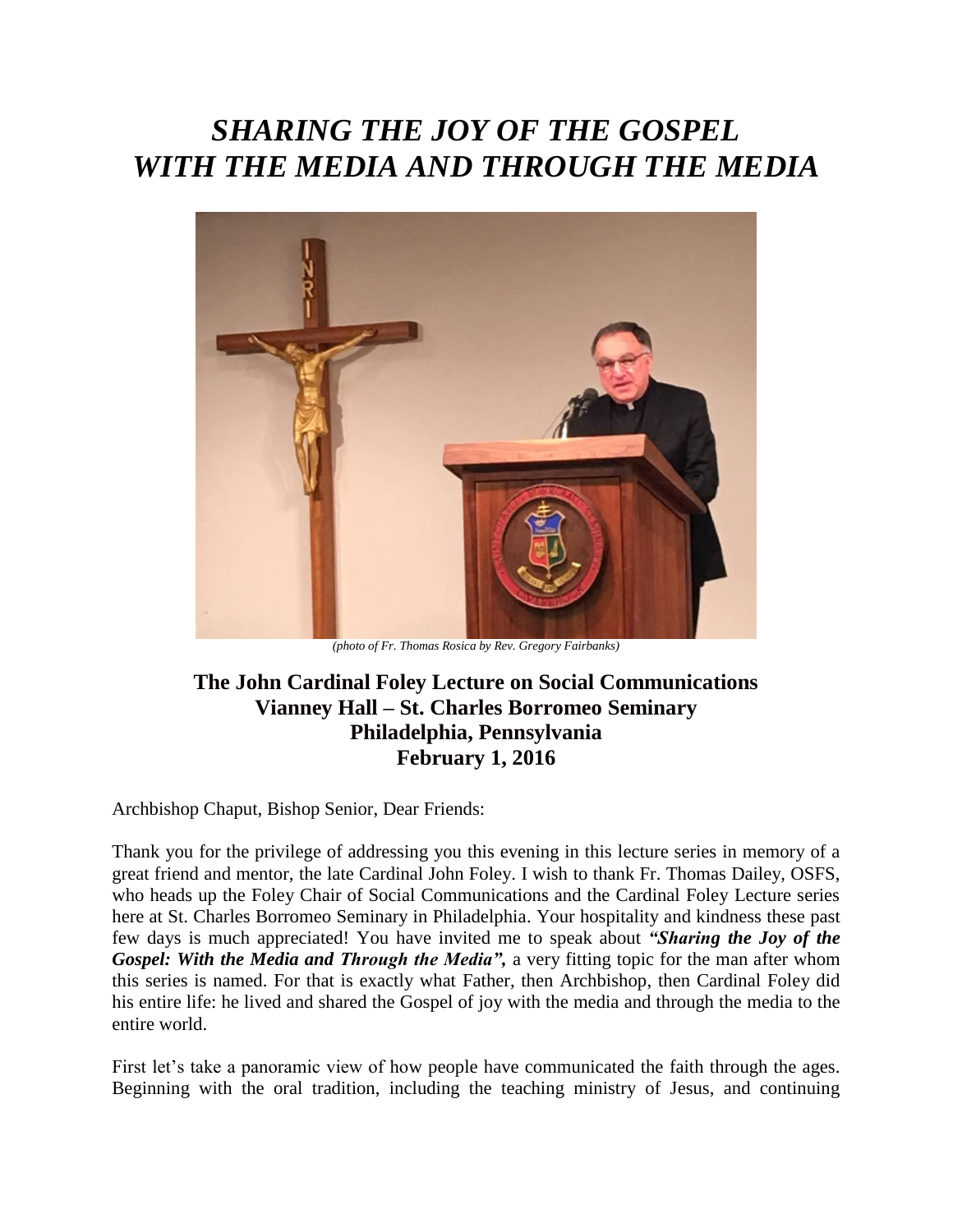through the formation of the Biblical canon to modern telecommunications, human beings have recorded, shared and communicated their faith. The history of faith is a history of communication. For Christians, the Word did not become a divine oracle from some distant heaven, a FAX, an e-mail, an SMS or text message, a probe, a prompt, a quick like, or some other new fangled way to grab our attention. Through Mary, the Word became flesh and pitched his tent among us. The Word became close to real, human beings in real time. The Word became a person to be followed, enjoyed and loved! From that moment onward, anyone who really understands that God has become human will never be able to speak and act in an inhuman way. In Jesus, the message and the messenger are united. The medium is indeed the message, and the life and witness of the messenger is itself a vital part of the message.

In every age the Church has used whatever media are available to spread the good news. St. Augustine practically invented the form of the autobiography; the builders of the great medieval cathedrals used stone and stained glass to teach us a powerful lesson about God's dwelling place among us; Renaissance popes used not only papal bulls but colorful frescoes; Hildegard of Bingen wrote one of the first operas; Francis de Sales wrote thousands of letters to people; the early Jesuits used theater and stagecraft to put on morality plays for entire towns; Dorothy Day founded a newspaper that still exists today: *The Catholic Worker;* Jesuit Fr. Daniel Lord, jumped into radio; Bishop Fulton Sheen used television to a stunning effect; Bishop Robert Barron has dazzled us all with his masterful teaching videos, and now we have popes, cardinals, bishops, priests, sisters and brothers and tons of Catholic laity blogging and tweeting like mad! How sad it would be if we did not use the latest tools available to us to communicate and share the Word of God!

#### *New Floodgates of Communication*

In nearly three years at the helm of the Roman Catholic Church, Pope Francis has opened the floodgates of communication in an institution that has been somewhat cloistered for centuries. Yes, his two immediate predecessors, St. John Paul II and Benedict XVI communicated through the media, but something new is afoot with Francis. Pope Francis is now among the top global newsmakers of our time. He has brought renewed visibility to the papacy and to the Church. While it is no exaggeration that a pope has never been so widely quoted by the secular press, it could also be said that the pope's intentions have never been so widely misinterpreted. He is not quite "conservative" nor entirely "progressive". His message is filled with paradoxes because life is a paradox and Christian life is a great paradox. The world is listening to him because Francis models a solid consistency: the one between his words and deeds, and that between its current papal mission and life eternal. People listen to him because he walks the talk and walks the walk. He speaks our talk. Francis is the world's shepherd and a beautiful model and example of the new evangelization in action.

What is the most important achievement of Pope Francis? He has rebranded Catholicism and the papacy. Prior to Pope Francis, when many people on the street were asked: "What is the Catholic Church all about? What does the pope stand for?", the response would often be, "Catholics, well they are against abortion, gay marriage and birth control." "They are known for the sex abuse crisis that has terribly marred and weakened their moral authority and credibility."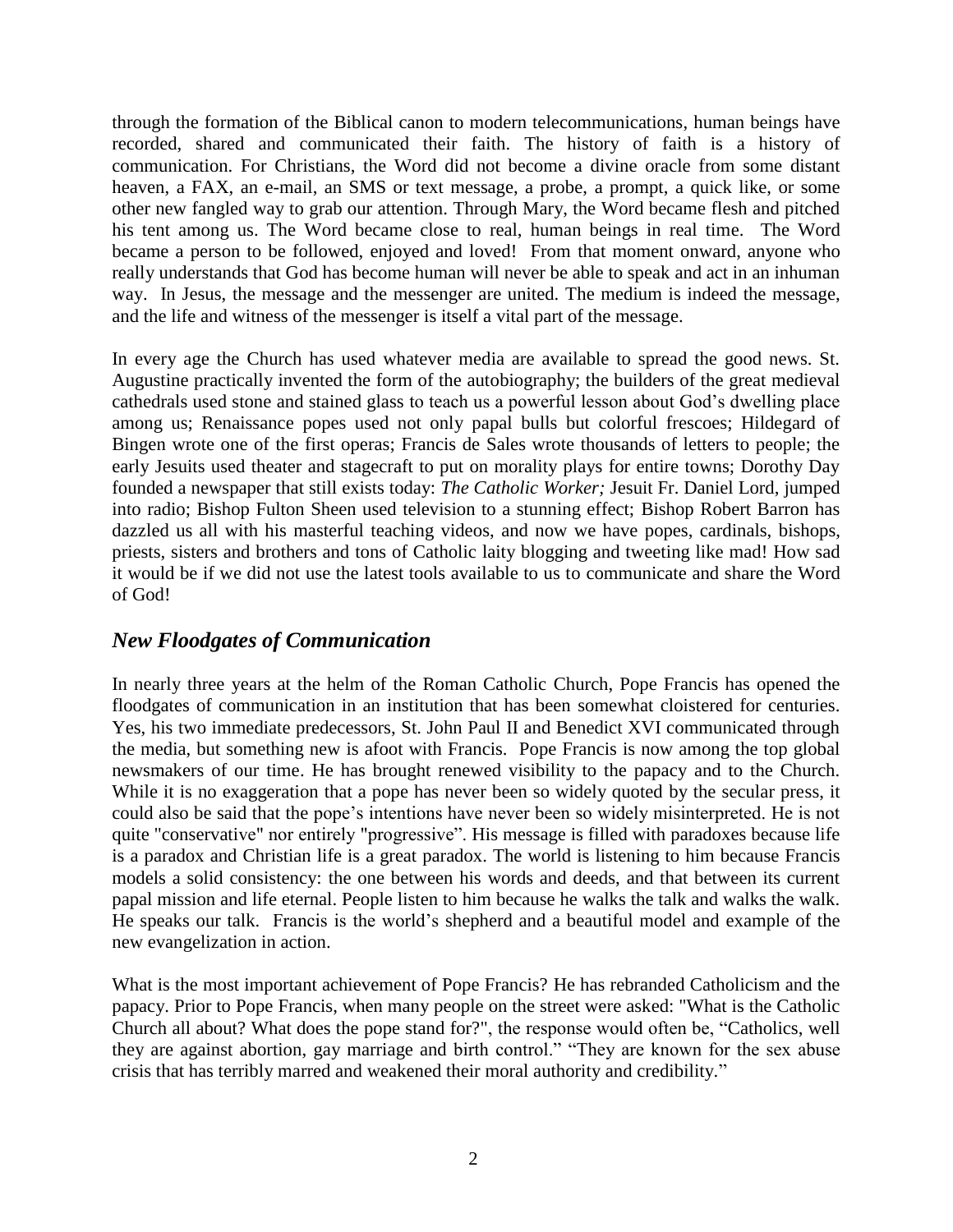Today, the response is somewhat different. What do they say about us now? What do they say about the Pope? People are speaking about our leader who is unafraid to confront the sins and evils that have marred us. We have a pope who is concerned about the environment, about mercy, compassion and love, and a deep passion, care and concern for the poor. Pope Francis has won over a great part of the media. By no means is this an indication that the teachings of the Church and message of the Gospel have been fully understood or received by all. Nevertheless, something has shifted in terms of Church-media relations. Many of my colleagues in the "secular" media industry have said that Francis has made it fun to be a religion reporter and journalist again. He has changed the image of the church so much that prestigious graduate schools of business and management are now using him as a case study in rebranding. He has also ruffled many feathers and upset some folks because of his free-flowing, unscripted remarks at times, and he raises a few eyebrows now and then!

Initially perhaps many of us (myself included) may have thought that Pope Francis' accessibility, free-flowing interviews, homilies and quotes are more a source of consternation and frustration than opportunities to deepen knowledge about the Church, her founder and her message. But Francis has chosen many different opportunities to speak and encounter the world. Now matter how fraught with the potential or real confusion and misinterpretation those methods may sometimes be, the world is now listening to the Pope in ways that have not happened for a long, long time. No longer can we simply attribute this interest to an initial fascination, a "honeymoon period", or other cynical ways of trying to dismiss what is really happening. The world is listening because Francis and the Church have something solid to say and to offer to a world plunged in chaos, war, terror, violence, moral deprivation, despair and darkness. Francis has given us an opportunity to teach, catechize and evangelize those establishments, agencies and individuals that bring us the news and the consumers of that news.

The inability of commentators to pigeonhole Francis into a single category is frustrating to some people. Francis does not compromise on the hot-button issues that divide the Church from the secular West – a gap that liberals would like to close by modernizing doctrine. Yet he is also not a pope for the Catholic Right. For him contrasting positions, held together in tension, loyal to fundamentals but open to the action of the Holy Spirit, are necessary to forge a new, better consensus and the differences make for an honest, open discussion.

Look at **what** Pope Francis said to the special session of the US Congress last September and **how** he said it. He didn't scold, chastise, excoriate, condemn or excommunicate those powerful women and men sitting before him – many of them Catholics! Rather he urged lawmakers to build on their great history, to draw from their deepest principles. He reminded them of the good they have done in the past, which serves as an example of the good they can and should do in the future:

*"Our response must instead be one of hope and healing, of peace and justice. We are asked to summon the courage and the intelligence to resolve today's many geopolitical and economic crises. Even in the developed world, the effects of unjust structures and actions are all too apparent. Our efforts must aim at restoring hope, righting wrongs, maintaining commitments, and thus promoting the well-being of individuals and of peoples. We must move forward*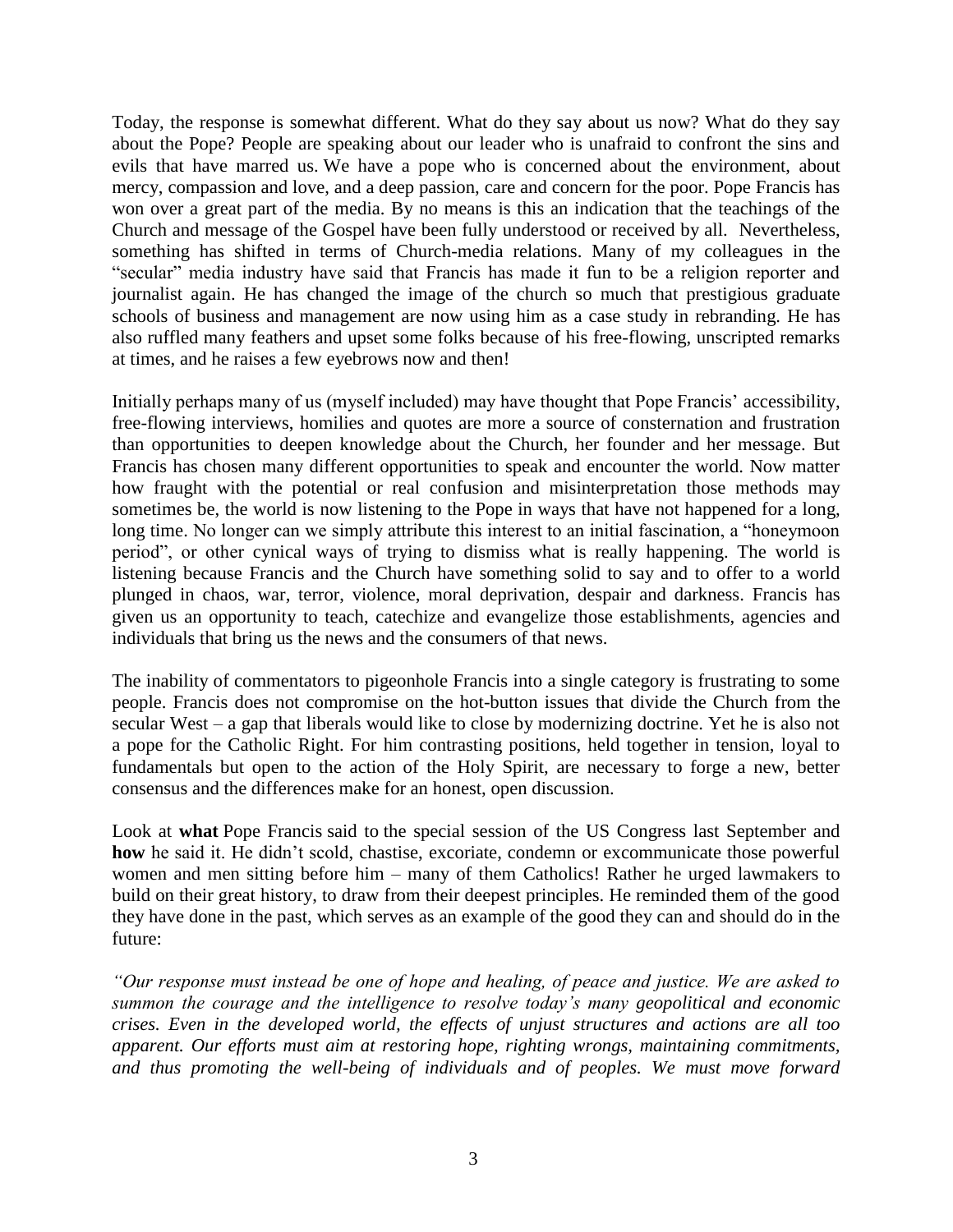*together, as one, in a renewed spirit of fraternity and solidarity, cooperating generously for the common good."*

This was hardly a call to overthrow the system that the pope's more radical-minded fans would have us believe. Instead, he asked us to call on all that is best, good, and true in our society. The other day, in a taxi ride from downtown Philadelphia to the seminary, when the driver realized where he was taking me, he remarked: "Hey buddy, this is the Pope's house in Philly!" I smiled and told him I knew that. He then immediately asked me if I had watched the Pope's televised address to the US Congress last September. I said that I certainly did! He remarked: "You know what he did that day, he called for our better angels!"

Francis' words to congress in that historic gathering in the Chamber of the House of Representatives that morning did not fall on the deaf ears of the media and the millions who watched that historic event. Tenor and tone, eye-contact and gesture, kindness, gentleness and firmness all met together and did indeed call forth our better angels. What a profound moment of evangelization that September morning! We owe a debt of gratitude to the public media of this country and many other countries who brought us the stunning, wall-to-wall coverage and the powerful messages of the Pope last September in Cuba and in America. And here I must honestly admit that the secular media of this country, in particular the major networks did a far better job in allowing the Pope to speak to us rather than having that message filtered, distorted, editorialized and minimized by some commentators claiming to represent, faithful Catholic communication networks. I teased my colleagues at CNN, with whom I worked closely those days that they should have been called the Catholic News Network during the blessed days the Pope was among us.

One of the critiques of Francis' Petrine Ministry and teaching heard in these parts is that the Pope is not speaking out enough against abortion. I hear this criticism often. I assure you that Pope Francis is profoundly Pro-Life. He offers to the Church and the world a **consistent ethic of life,** from its earliest moments of conception to natural death, from womb to tomb. Pope Francis is doing what the Bishop of Rome and successor of Peter should do, positioning the evil of abortion within its proper moral context, the failure to recognize the dignity of every single human person at every age and stage of life. Procured abortion is only one of the poisonous fruits from the rotted tree growing in the corrupted garden of a culture of death.

Over the past years, Pope Francis has strongly denounced efforts to redefine marriage, and issued a thundering condemnation of abortion, euthanasia, and in-vitro fertilization, calling them "sins against God." As late as January 22 of this year, he addressed the Roman Rota with these words: "The Church… can show the unfailing merciful love of God to families - especially those wounded by sin and the trials of life – and, at the same time, proclaim the essential truth of marriage according to God's design." Pope Francis avoids any opportunity that can lend itself to political manipulation of his person and his words. He is very clear in giving positive messages even in the most complex situations. He is never "against" someone. He understands the Church to be of the people and not of political or cultural elites.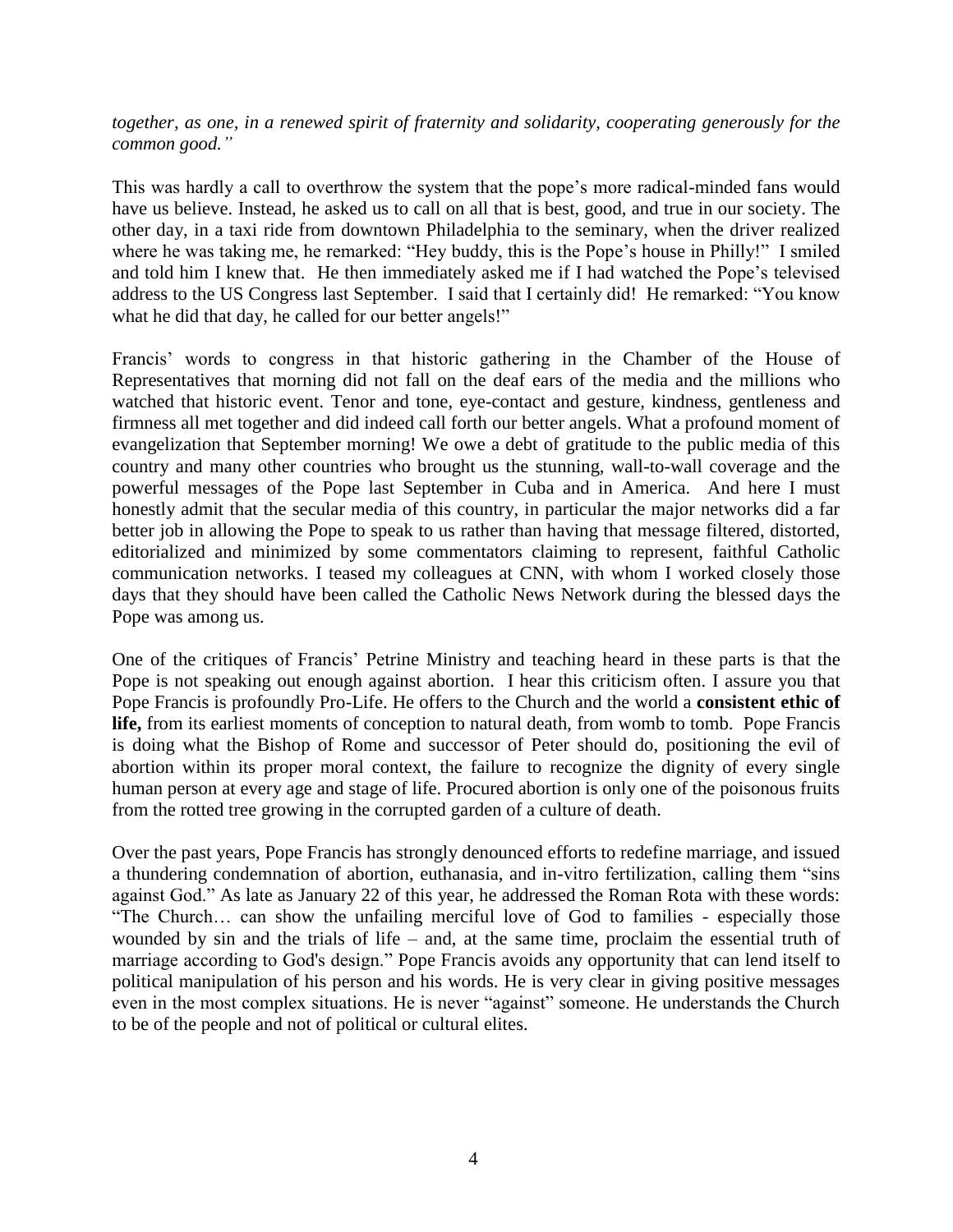We are unlikely to forget Pope Francis' magnificent, unscripted reflection at the great vigil of the World Meeting of Families on Benjamin Franklin Parkway in this very city, the night of September 26, 2015. It was a stunning catechesis on marriage and family life:

*"When the man and his wife went astray and walked away from God, God did not leave them alone. Such was his love. So great was his love that he began to walk with mankind, he began to walk alongside his people, until the right time came and then he gave the greatest demonstration of love: his Son. And where did he send his Son? To a palace, to a city, to an office building? He sent him to a family. God came into the world in a family. And he could do this because that family was a family with a heart open to love, a family whose doors were open."*

I would like to consider three ways that the Pope is joyfully communicating to us, often through the media, core teachings of our faith, foundational principles of Catholic life: Joy, Ecology and the Environment, and Mercy.

#### *Joy, the weapon of mass construction*

In *Evangelii Gaudium,* Pope Francis invites and challenges all of us to move beyond our "comfort zones." He asks us to rediscover the joy of being Christian.

*"Consequently, an evangelizer must never look like someone who has just come back from a funeral! Let us recover and deepen our enthusiasm, that "delightful and comforting joy of evangelizing, even when it is in tears that we must sow… And may the world of our time, which is searching, sometimes with anguish, sometimes with hope, be enabled to receive the good news not from evangelizers who are dejected, discouraged, impatient or anxious, but from ministers of the Gospel whose lives glow with fervour, who have first received the joy of Christ". [EG #10]*

Francis wants us to be warm, welcoming and forgiving as Jesus has modeled to us on every page of the New Testament. This morning in Rome at the Jubilee of Consecrated Life, Pope Francis reminded thousands of religious women and men that we have a Lord and Master "who shared in the joy of the spouses in Cana of Galilee and the anguish of the widow of Nain; a Lord and Master who enters into the house of Jairus, touched by death, and the house of Bethany, perfumed with nard. He took upon Himself illness and suffering, to the point of giving His life in ransom. Following Christ means going where He went; taking upon oneself, like the good Samaritan, the wounded we encounter along the road; going in search of the lost sheep. To be, like Jesus, close to the people; sharing their joys and pains, showing with our love the paternal face of God and the maternal caress of the Church."

Francis wants us to eat with tax collectors and sinners; he wants us to forgive the woman caught in adultery (while admonishing her to sin no more); he wants us to welcome and respect foreigners (even our enemies), and, above all, not to judge others. He has spoken simply, powerfully and beautifully about returning to lost unity, a desire to achieve a missing fullness, a disarming invitation to simply come together to witness to the beauty of the love of Christ. He wants to build bridges that everyone can cross. He is especially conscious of the poor and those who have been marginalized – social outcasts kept on the fringes of society.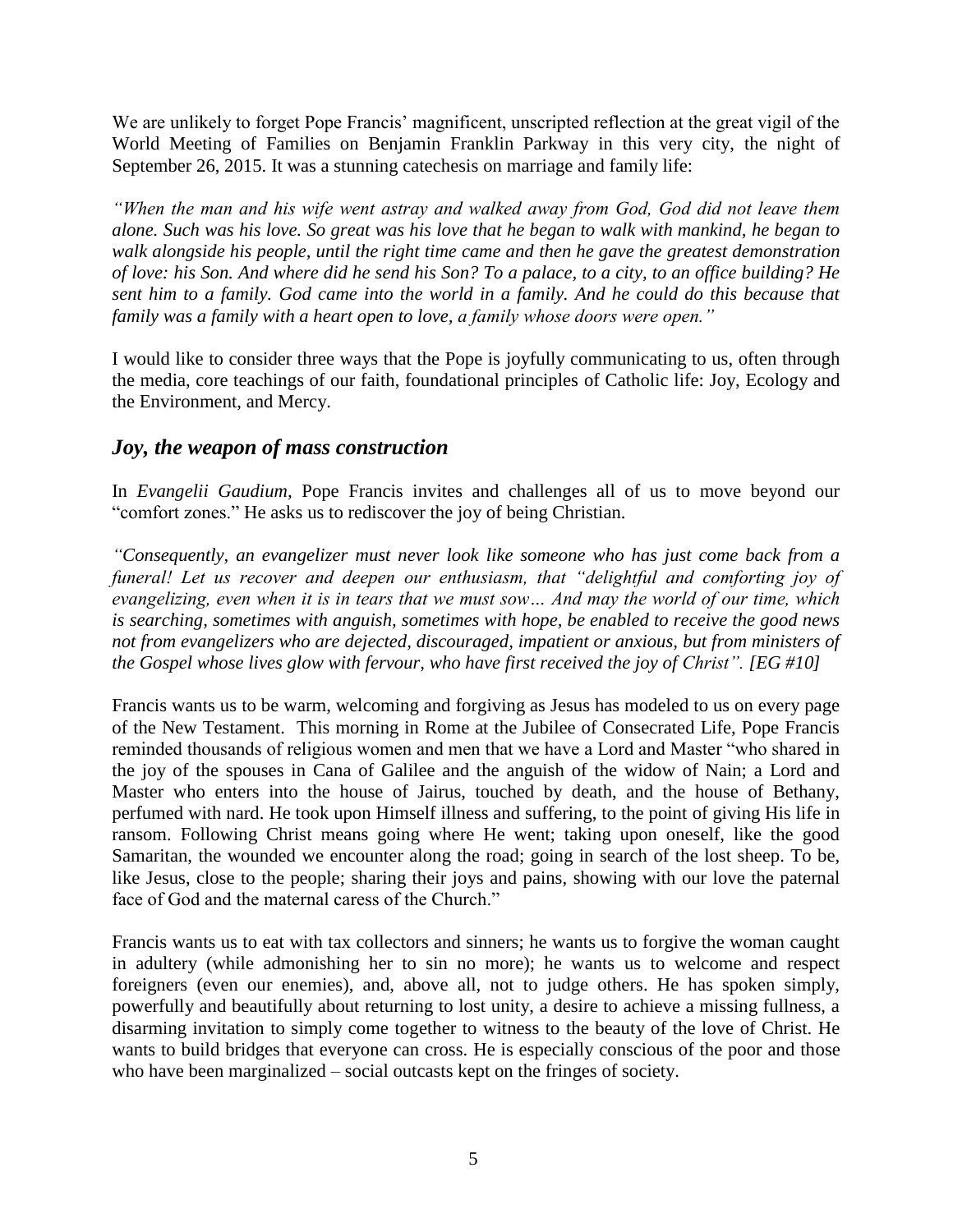On being close to the people he writes: "An evangelizing community gets involved by word and deed in people's daily lives; it bridges distances, it is willing to abase itself if necessary, and it embraces human life, touching the suffering flesh of Christ in others."

Pope Francis models that "a church which 'goes forth' is a church whose doors are open…. Often it is better simply to slow down, to put aside our eagerness in order to see and listen to others, to stop rushing from one thing to another and to remain with someone who has faltered along the way."

Evangelization must be an invitation to respond to God's love and to seek the good in others, he says. "If this invitation does not radiate forcefully and attractively, the edifice of the church's moral teaching risks becoming a house of cards, and this is our greatest risk. It would mean that it is not the Gospel which is being preached, but certain doctrinal or moral points based on specific ideological options."

The church's internal "wars" – the tendency to form groups of "elites," to impose certain ideas and even to engage in "persecutions which appear as veritable witch hunts" – are all a counterwitness to evangelization. "Whom are we going to evangelize if this is the way we act?"

In his meeting with the United States Bishops in St. Matthew's Cathedral in Washington, DC, on September 23, 2015, Francis said:

*"It is not about preaching complicated doctrines, but joyfully proclaiming Christ who died and rose for our sake. The "style" of our mission should make our hearers feel that the message we preach is meant "for us". May the word of God grant meaning and fullness to every aspect of their lives; may the sacraments nourish them with that food which they cannot procure for themselves; may the closeness of the shepherd make them long once again for the Father's embrace. Be vigilant that the flock may always encounter in the heart of their pastor that "taste of eternity" which they seek in vain in the things of this world. May they always hear from you a word of appreciation for their efforts to confirm in liberty and justice the prosperity in which this land abounds."* 

He reminded his brother bishops: *"…We are promoters of the culture of encounter. We are living sacraments of the embrace between God's riches and our poverty. We are witnesses of the abasement and the condescension of God who anticipates in love our every response. …Dialogue is our method, not as a shrewd strategy but out of fidelity to the One who never wearies of visiting the marketplace, even at the eleventh hour, to propose his offer of love (Mt 20:1-16)."*

And he took leave of them with these words:

*"…Only a Church which can gather around the family fire remains able to attract others. And not any fire, but the one which blazed forth on Easter morn. The risen Lord continues to challenge the Church's pastors through the quiet plea of so many of our brothers and sisters: "Have you something to eat?" We need to recognize the Lord's voice, as the apostles did on the shore of the lake of Tiberius (Jn 21:4-12). It becomes even more urgent to grow in the certainty*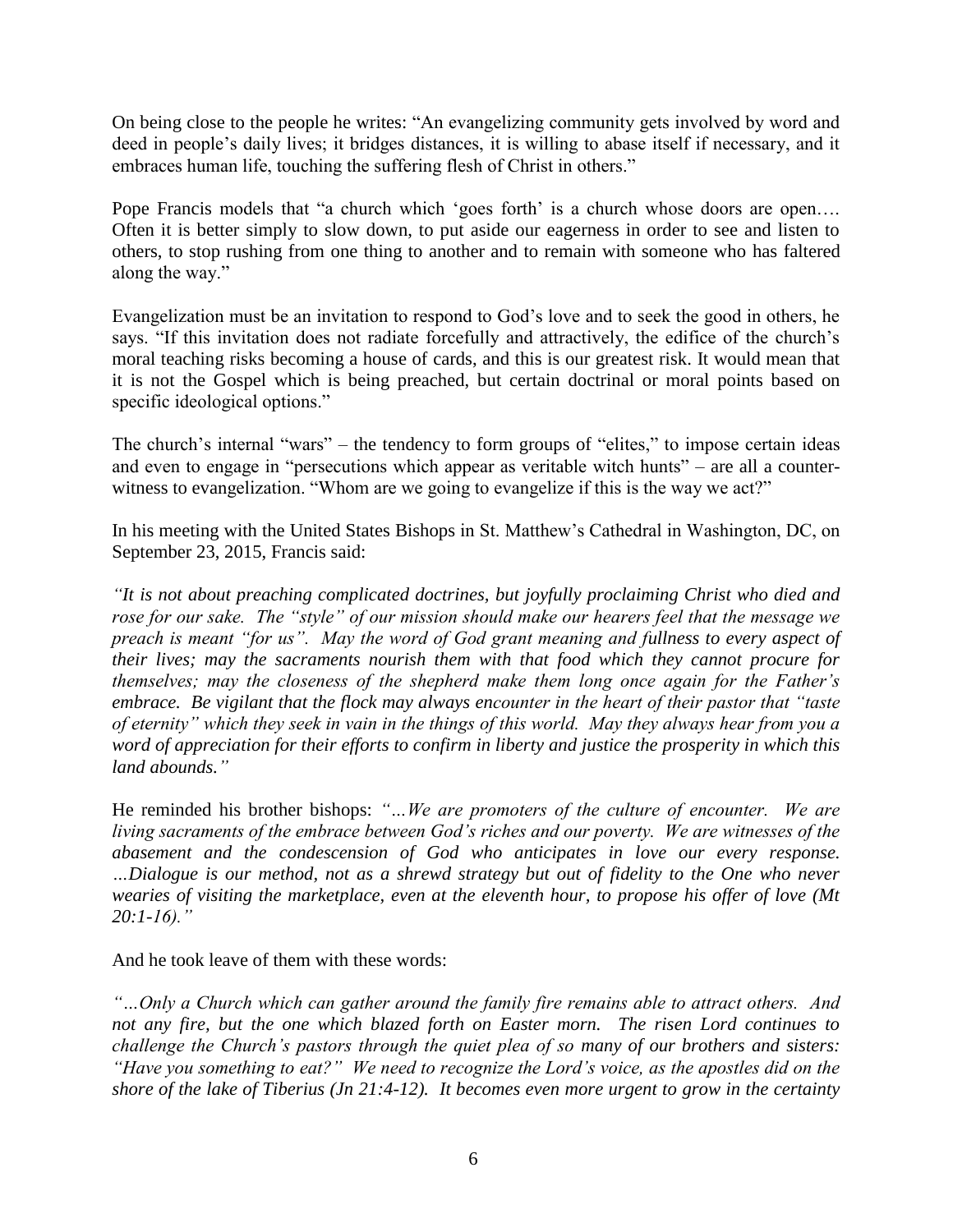*that the embers of his presence, kindled in the fire of his passion, precede us and will never die out. Whenever this certainty weakens, we end up being caretakers of ash, and not guardians and dispensers of the true light and the warmth which causes our hearts to burn within us (Lk 24:32)."*

These words are not only addressed to the shepherds and pastors of the American Church but to each and each one of us here tonight. What he says and how he says it offers us a unique model of authentic communication and connection with people.

#### *Ecology and the Environment*

Pope Francis' tone in his recent encyclical *Laudato Si* is passionate, personal and urgent. He has drafted this major letter with the mind and heart of a disciple of Jesus and the pen and voice of a prophet who has seen and personally experienced the grave injustices and ugliness that human beings can cause on this earth. The encyclical *On the Care of our Common Home* is addressed to "everyone living on this planet" and calls for a new way of looking at things. We face an urgent crisis, when the earth has begun to look more and more like, in the Pope's vivid image, "an immense pile of filth". Still, the document is hopeful, reminding us that because God is with us, all of us can strive to change course. We can move towards an "ecological conversion" in which we can listen to the "cry of the earth and the cry of the poor". This is a deeply uncomfortable encyclical because it is not content simply to face up to the institutional and moral issues of climate change and environmental degradation, but addresses the deeper tragedy of humanity itself.

Never before has the public media spoken so much about what many have wrongly called "The Climate Change Manifesto!" More than any other encyclical, "*Laudato Sí"* draws from the experiences of people around the world, referencing the findings of bishops' conferences from Brazil, New Zealand, Southern Africa, Bolivia, Portugal, Germany, Argentina, the Dominican Republic, the Philippines, Australia, Canada and the United States.

What is the story within the story of "Laudato Sì"? It is an overview of the environmental crisis from a religious point of view. Until now, the dialogue about the environment has been framed mainly using political, scientific and economic language. Now, the language of faith enters the discussion - clearly, decisively and systematically.

When the environmental world and many people not of our faith or tradition welcome the Pope as a powerful ally and the religious Right dismisses him as a disingenuous radical, socialist or a communist, these have missed the essential point. This is the Gospel call, as disconcertingly direct today as was Jesus's confrontation with the rich young man, the scribes and the Pharisees, or the moneychangers in the Temple. That's the unique quality of the encyclical. It is not just the declaration of assent to a program of international environmental action, but also the prophetic voice of the Church. It is therefore far more fundamentally disturbing and uncomfortable, demanding an individual response that will change our lives forever.

*Laudato Si* is a perfect example of how the Church, at the highest level, understands the modern world, enters into a profound dialogue with the world, and repeats again her age-old message of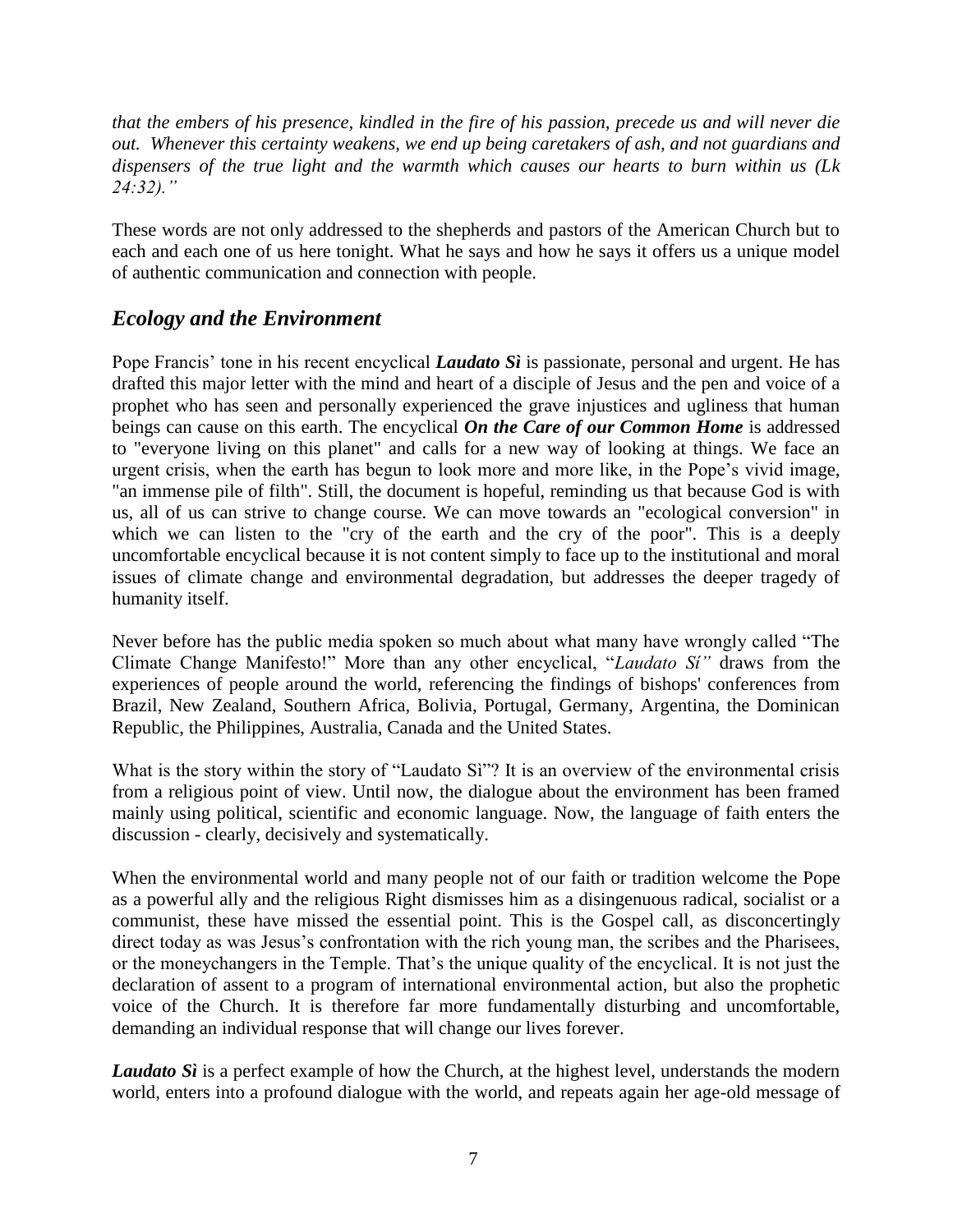salvation in a new way. *Laudato Sì* is rooted in the concrete realities of our times. With *Laudato Sì* Pope Francis is laying the groundwork for a new Christian humanism, rooted in the simple and beautiful image of Jesus that he presents for the world's consideration. For in the end, it is in the name and mission of Jesus of Nazareth that the Pope issues his call to conversion  $-$  a compelling invitation to each of us to look at the earth and all of its creatures with the loving eyes and heart of Jesus Christ. With *Laudato Sì,* we learn to cherish the world God so loved and adore the Son given to us by the Father.

#### *Mercy*

In the well-known programmatic Jubilee text of Luke 4, we read that Jesus "stood up to read, and they handed him the scroll of the prophet Isaiah. Unrolling the scroll he found the place where it is written: The spirit of the Lord has been given to me..." (Lk 4:16-18; Is 61:1). Very significantly the last line of Isaiah read by Jesus says: "to proclaim the Lord's year of favour" (Lk 4:19; Is 61:2), and immediately afterwards, Jesus' message was a declaration that precisely "this text" was being fulfilled on that day. The expression of Isaiah 61:2 "year of the Lord's favour" clearly refers to the prescriptions in the Book of Leviticus on the Jubilee Year (Lev 25:10-13). Therefore at Nazareth Jesus was proclaiming a Jubilee Year.

But there is something very odd about the Isaian quotation on Jesus' lips. The Gospel does not quote the whole phrase of Isaiah, which includes two compliments of the object after the verb "proclaim" in Is 61:2. The Gospel quotes only the first "the Lord's year of favor" neglecting the second which is "a day of vengeance for our God". The quotation of Isaiah foresees two aspects of divine intervention, the first being the liberation of the Jewish people, the other punishment of her enemies. The Gospel has not retained this opposition! The omission has two consequences: a) the message contains nothing negative; b) it is implicitly universal. There is no suggestion of distinction between Jews and non-Jews. This is discreet preparation for the universal nature of the Gospel message, which will become explicit after the death and resurrection of Jesus: when the most fundamental liberation, from sin will be proclaimed "in his name to all people" (Lk 24:47). Universal openness is an essential character of the proclamation of the Good News and the sharing of our story.

On March 13 last year, Pope Francis surprised the world by announcing a Jubilee of Mercy that began this past December. Francis wants this jubilee to go deeper spiritually and to be a farreaching Christian witness of mercy to the world. Mercy is a theme very dear to Pope Francis, in his episcopal motto: *miserando atque eligendo,* literally, "Chosen Through the Eyes of Mercy." During the first Angelus after his election to the See of Peter, Pope Francis stated: "Feeling mercy, this word changes everything. This is the best thing we can feel: it changes the world. A little mercy makes the world less cold and more just. We need to understand properly this mercy of God, this merciful Father who is so patient" (March 17, 2013).

For Pope Francis, mercy is the interpretative key to the Gospel of Jesus. Francis had his first profound experience of God's mercy at age 17, when on his way to a high school dance, he went to confession and felt the call to the priesthood. Throughout his priestly ministry, he has sought to give concrete expression to God's mercy by word and deed because he believes, as he wrote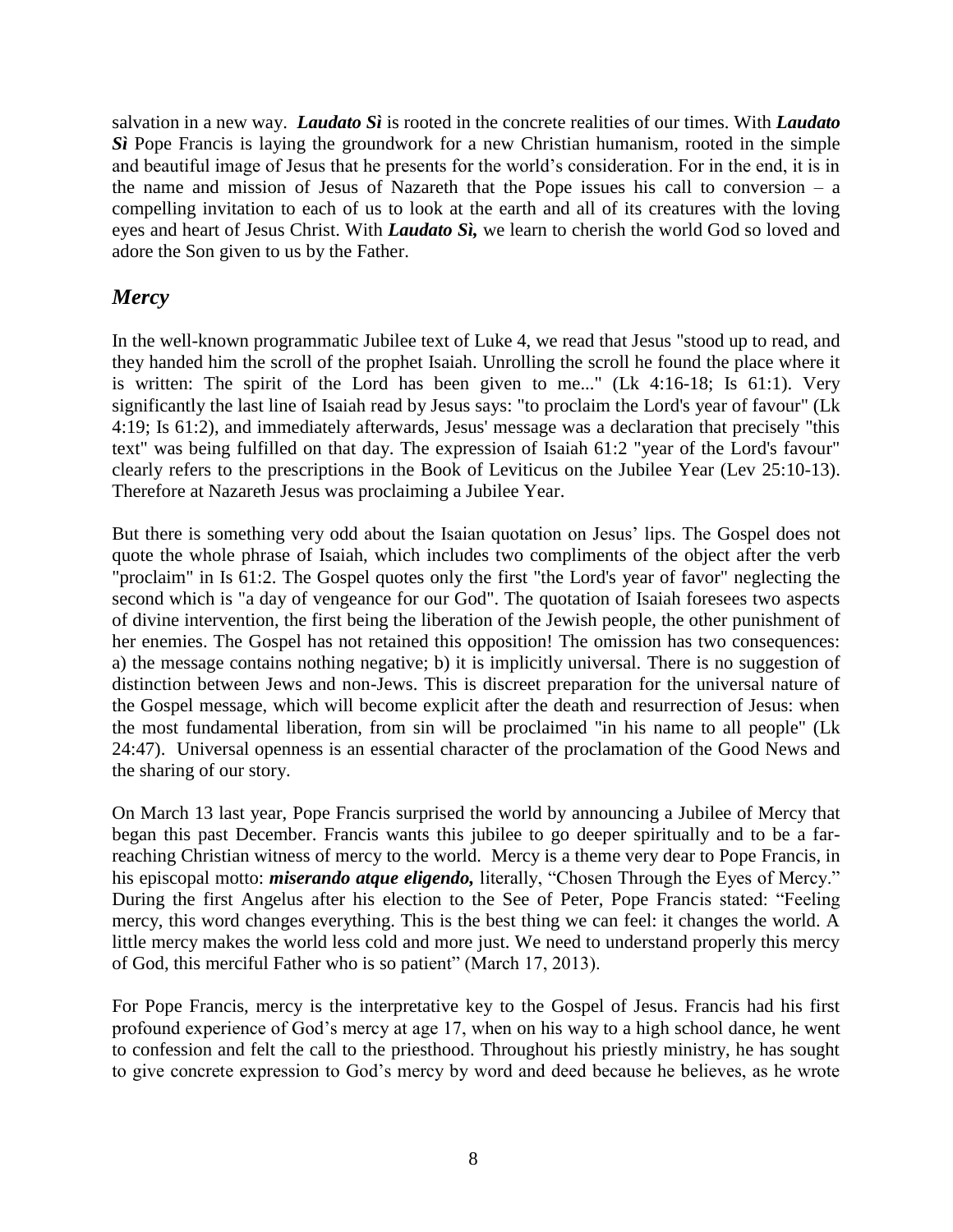recently: **"Mercy is not just a pastoral attitude; it is the very substance of the Gospel message."**

What is the story within the story of the Jubilee of Mercy? Pope Francis wants to bring the whole church, starting with the cardinals, bishops, priests and consecrated persons, to open themselves to God's mercy and to find concrete, creative ways to put mercy into practice in their areas of ministry.

As Bishop of Rome, he is blazing the trail by word and deed, showing what mercy means in relation to the poor, the homeless, prisoners, immigrants, the sick and the persecuted. They are for him "the flesh of Christ." In this same optic of mercy, he has called for the abolition of the death penalty and life-imprisonment "the hidden death penalty".

In his homily to new cardinals on February 15 last year, Pope Francis recalled that "the church's way, from the time of the Council of Jerusalem, has always been the way of Jesus, the way of mercy and reinstatement." This means "welcoming the repentant prodigal son; healing the wounds of sin with courage and determination; rolling up our sleeves and not standing by and watching passively the suffering of the world."

#### *Pope Francis' art and style of communicating*

For the **48th World Communications Day message in 2014**, Pope Francis wrote: *"How, then, can communication be at the service of an authentic culture of encounter? What does it mean for us, as disciples of the Lord, to encounter others in the light of the Gospel? …How can we be "neighborly" in our use of the communications media and in the new environment created by digital technology? I find an answer in the parable of the Good Samaritan, which is also a parable about communication. Those who communicate, in effect, become neighbors. The Good Samaritan not only draws nearer to the man he finds half dead on the side of the road; he takes responsibility for him. Jesus shifts our understanding: it is not just about seeing the other as someone like myself, but of the ability to make myself like the other. Communication is really about realizing that we are all human beings, children of God. I like seeing this power of communication as "neighbourliness"."*

In his **2015 Message for the World Day of Communications,** Francis reminded us that "modern media, which are an essential part of life for young people in particular, can be both a help and a hindrance to communication in and between families."

*"The media can be a hindrance if they become a way to avoid listening to others, to evade physical contact, to fill up every moment of silence and rest, so that we forget that "silence is an integral element of communication; in its absence, words rich in content cannot exist." The media can help communication when they enable people to share their stories, to stay in contact with distant friends, to thank others or to seek their forgiveness, and to open the door to new encounters."*

In this year's message for the **2016 World Day of Communications,** Francis writes: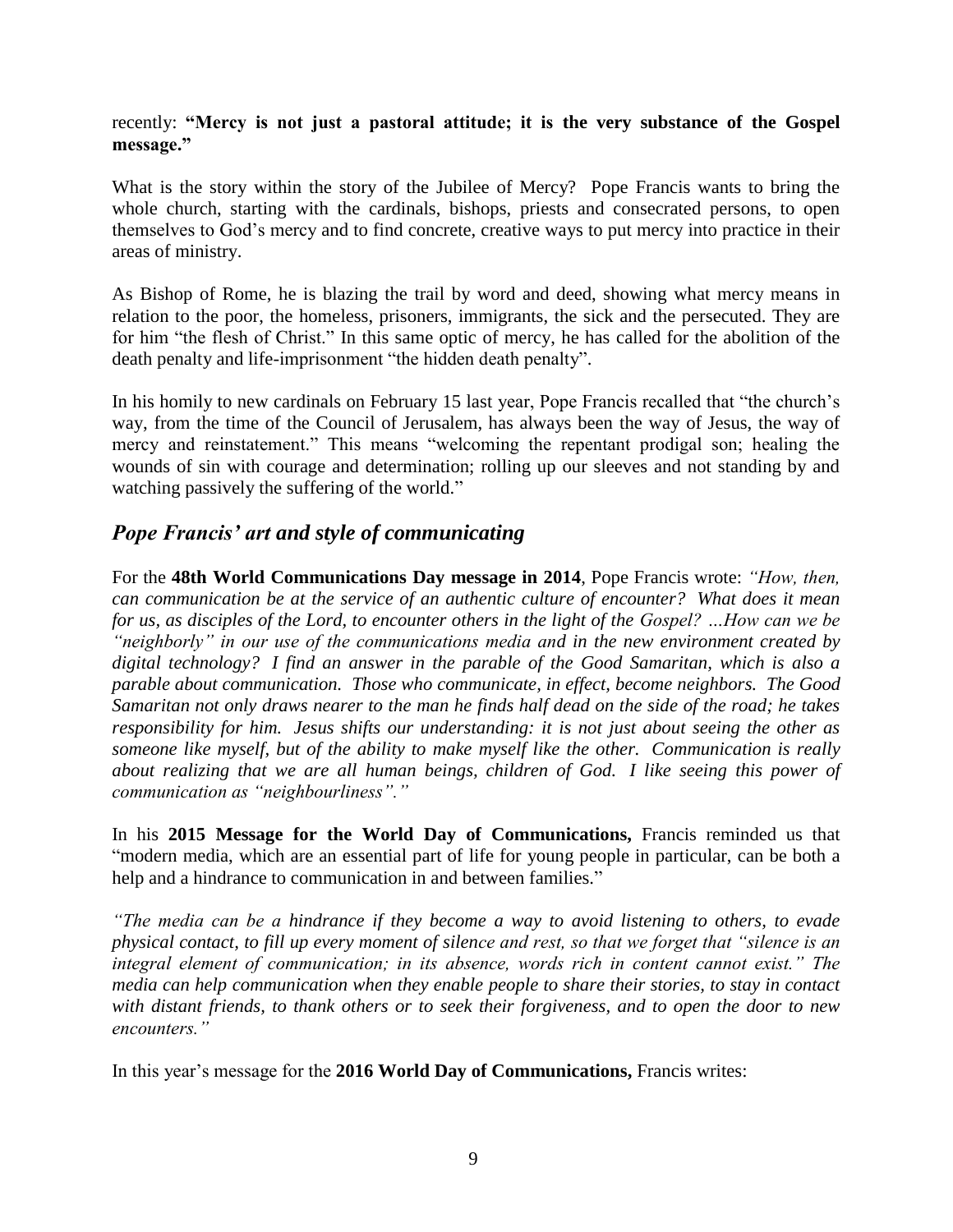*"Communication has the power to build bridges, to enable encounter and inclusion, and thus to enrich society. How beautiful it is when people select their words and actions with care, in the effort to avoid misunderstandings, to heal wounded memories and to build peace and harmony. Words can build bridges between individuals and within families, social groups and peoples. This is possible both in the material world and the digital world. Our words and actions should be such as to help us all escape the vicious circles of condemnation and vengeance which continue to ensnare individuals and nations, encouraging expressions of hatred. The words of Christians ought to be a constant encouragement to communion and, even*  in those cases where they must firmly condemn evil, they should never try to rupture *relationships and communication."*

*"Our primary task is to uphold the truth with love."*

*"It is not technology which determines whether or not communication is authentic, but rather the human heart and our capacity to use wisely the means at our disposal. Social networks can facilitate relationships and promote the good of society, but they can also lead to further polarization and division between individuals and groups."*

### *Field Hospitals*

Let me conclude by taking up one of Pope Francis favorite images which has certainly been seized by the media: the powerful image of the "field hospital." This expression is not unique to Francis, but is drawn from the Spiritual Exercises of Ignatius of Loyola. When Francis speaks of the church as a "field hospital after a battle" he appeals to Ignatius' understanding of the role of the church in light of God's gaze upon the world: "so many people ask us to be close, that ask us for what they were asking of Jesus: closeness, nearness." It is the opposite image of a fortress under siege. The image of a church as a field hospital is not just a simple, pretty poetic metaphor; from this very image we can derive an understanding of both the church's mission and the sacraments of salvation. Field hospitals by their very nature indicate a battleground, a struggle, suffering, confusion, emergency and they foster dialogue and encounter, conversation and meeting, consolation, compassion and the binding of wounds. Because my topic this evening is specifically about communications and media, I would like to indicate two areas where field hospitals are badly needed. And not only hospitals but caregivers willing to step into the battle and bring healing.

#### *New Media and Young People*

There is no question that the Church has entered the whole world of New Media with bravado and great zeal. I am concerned at times that we do so without careful reflection on what is really happening in this new universe. Does the use of new media serve to deepen our attentiveness to the presence of God, to the risen Christ to the living Spirit, to the community gathered about us, and to the world in which we are called to minister? In the digital world, no matter how hasty, undigested, unreflected the responses may be from our audience, our patient listening must always triumph. Internet culture conditions us to think that quick, instant responses to complex questions are the most valuable responses. It is then that we teachers and pastors become choreographers of immediacy rather than midwives of a slower wisdom.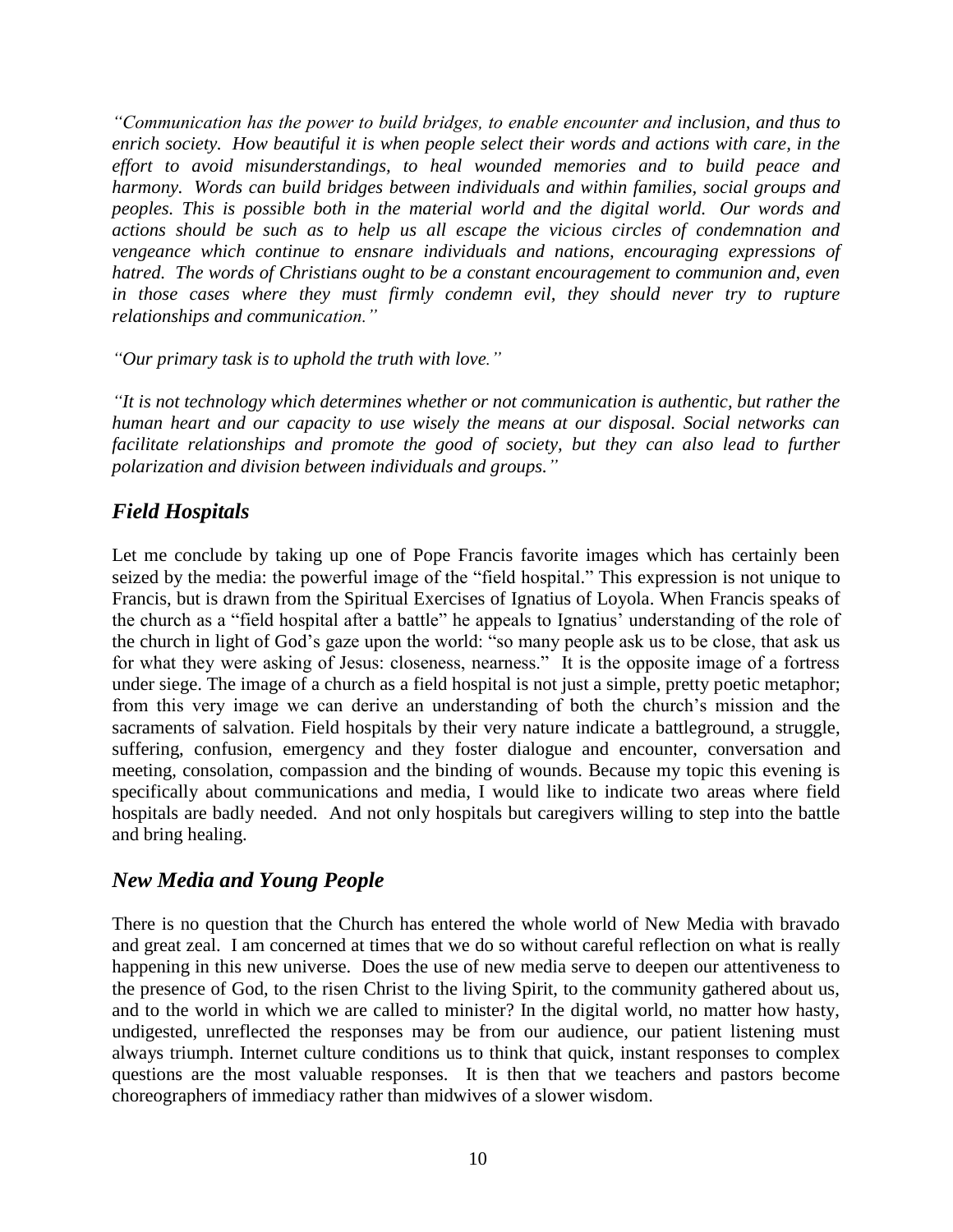Many times in the new media culture, our flight from conversation can mean diminished chances to learn skills of self-reflection. It's hard to do anything with 2000 intimate Facebook friends except connect. We think constant connection will make us feel less lonely. Many times the opposite is true. If we are unable to be alone, we are far more likely to be lonely.

Most of all, we need to remember – in between text messages, tweets, probes, likes, prompts, emails and Facebook posts – to listen to one another, even to the boring conversations, because it is often in unedited moments, moments in which we hesitate, stammer, stutter, cry and go silent, that we reveal our deepest selves to one another.

In today's schools, universities and workplaces, so many people who have grown up fearing conversation show up at school or on the job wearing earphones. Walking through big newsrooms of the TV or Radio networks, visiting journalists at major newspapers, strolling through university and seminary libraries and sleek downtown offices or at times even through our Salt and Light Television studios, one sees the same thing: we are together, but each of us is in our own bubble, furiously connected to keyboards and tiny touch screens. We are working away quietly at workstations with a whole array of technologies spread before them: laptops, iPads, iPods, and multiple cell phones. No one dares to break the silence with a greeting of "Hello!" "How are you?" "How was your weekend?" In the silence of supposed connection, people are carefully kept at bay. We keep one another at bay. We seem almost willing to dispense with people altogether. It is our role to tell people to look up, look at one another, and to start the conversation again. The Word became flesh… not an e-mail, text or prompt or probe!

Pope Francis warns us: *"some people… want their interpersonal relationships provided by sophisticated equipment, by screens and systems which can be turned on and off". He continues, "the Gospel tells us constantly to run the risk of a face-to-face encounter with others, with their physical presence which challenges us, with their pain and their pleas, with their joy which infects us." (EG* #88)

#### *The Digital World and Catholic Blogosphere*

Let me identify a second battleground where a field hospital is badly needed. We can each name a country or land where blood, terror and violence seem to have the upper hand. But the big battlefield before humanity is also the digital world: one that requires no passport and travel ticket to enter. You only need a keyboard, a screen or a hand-held device. It is in that universe that many wars are waged each day and where many wounded souls live, walk or troll. It is an immense battleground that needs many field hospitals set up to bind wounds and reconcile warring parties.

In the wild, crazy world of the blogosphere, there is the challenge of accountability and responsibility. On the Internet there is no accountability, no code of ethics, and no responsibility for one's words and actions. It can be an international weapon of mass destruction, crossing time zones, borders and space. In its wake is character assassination, destruction of reputation, calumny, libel, slander and defamation.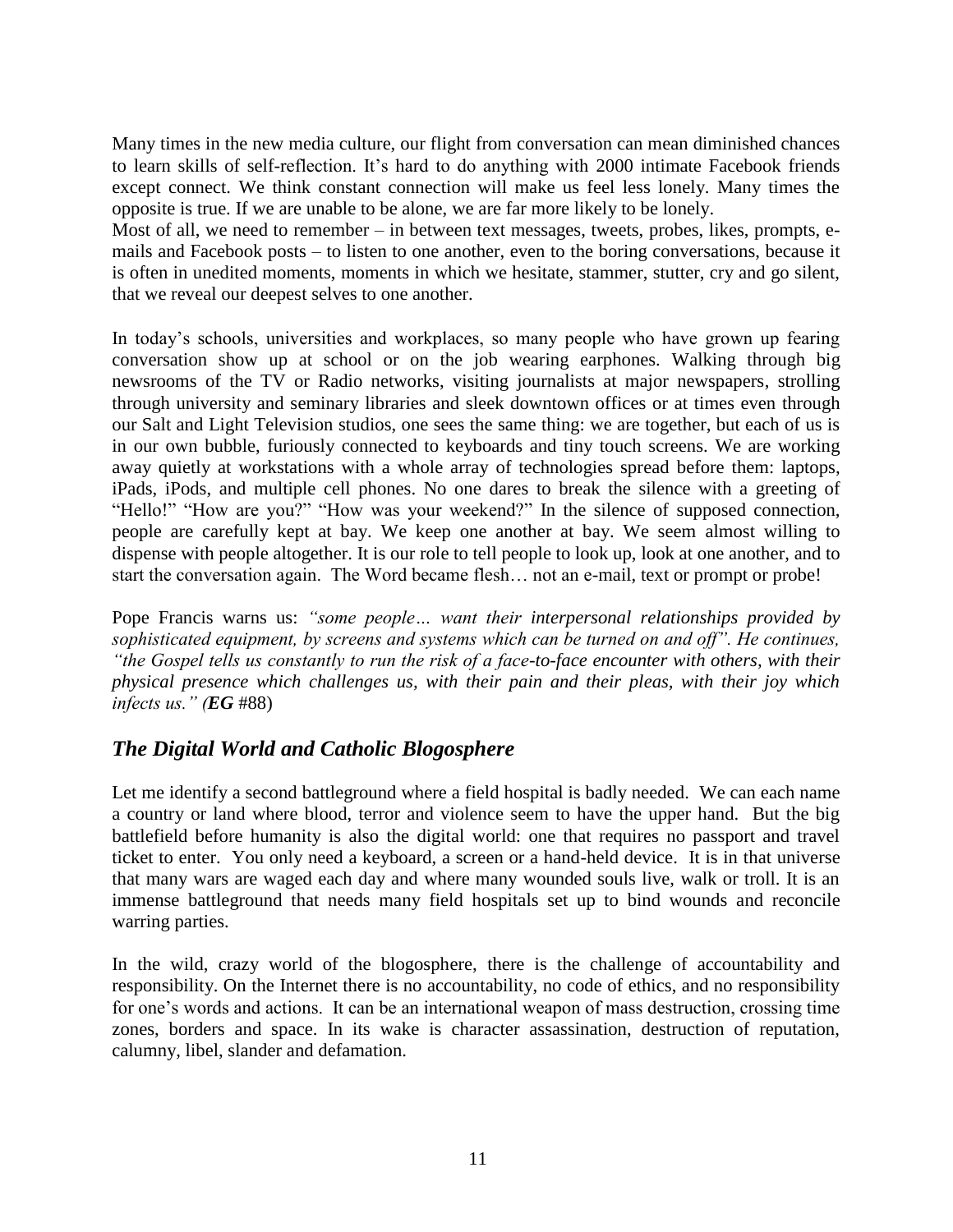Many of my non-Christian and non-believing friends have remarked to me that we "Catholics" have turned the Internet into a cesspool of hatred, venom and vitriol, condemnation and excommunication all in the name of defending the faith! The character assassination on the Internet by those claiming to be faithful Catholics and Christians has turned it into a graveyard of filth and of corpses strewn all around.

What view do others have of us when they view our blogs? If we judged our identity based on certain "Catholic" websites and blogs on the Internet, we would be known as the people who are against everyone and everything! If anything, we should be known as the people who are for something, something positive that can transform lives and engage and impact the culture. To what degree are our blogs and websites really the expression of the wealth of the Christian patrimony and successful in transmitting the Good News that the Lord has asked us to spread?

In Vianney Hall this evening, there are dozens of field hospital workers ready for deployment. On these new battlefields today, the Church must shine with the light that lives within itself, it must go out and encounter human beings who – even though they believe that they do not need to hear a message of salvation – often find themselves afraid and wounded by life. In one of his well-known poems, Blessed Cardinal J.H. Newman wrote about a "kindly light." The light of Christ reflected in the Church must not become the privilege of only a few elect who float enclosed within a safe harbor: this would be a "church clique" or a "personal blog" or "chat room" more than an ecclesial community.

## *Cardinal John Foley*

If Vatican Communications are undergoing a massive reform at present, so much of this is due to the quiet, painstaking, often hidden and underappreciated, groundbreaking work of the late Cardinal Foley. Everything I have said in this presentation was found in the life of Cardinal Foley, especially in the 23 years that he headed the Pontifical Council for Social Communications. His goodness, kindness, humanity and humor, genuine interest in others and compassion for them, was the joy of the Gospel for countless people who encountered him, especially for tens of thousands of journalists and media personnel who had the privilege of interacting with him. John Patrick Foley of Philadelphia won the hearts of tens of thousands of people because he opened doors for them, listened, smiled, accompanied, laughed and shared their lot. He admonished when necessary, but did it in charity.

Three things Cardinal Foley taught me will always remain with me. As I prepared to lead World Youth Day 2002 in Canada, he told me to be sure to spend much time with journalists, leading them by the hand, never dismissing foolish questions, challenging where necessary, answering when possible, and thanking them always when they did a good job. I remember well one of his mantras to me: "We are very good at criticizing, complaining and writing people off when they have done a poor job in covering a story or smearing us. We do a terrible job in thanking them when they got it right."

Second, the Cardinal told me that every single encounter with journalists must be considered a moment of catechesis and evangelization. Even though we may not use those words explicitly, he said: "Use every opportunity as a teaching moment." Always be kind. Always express